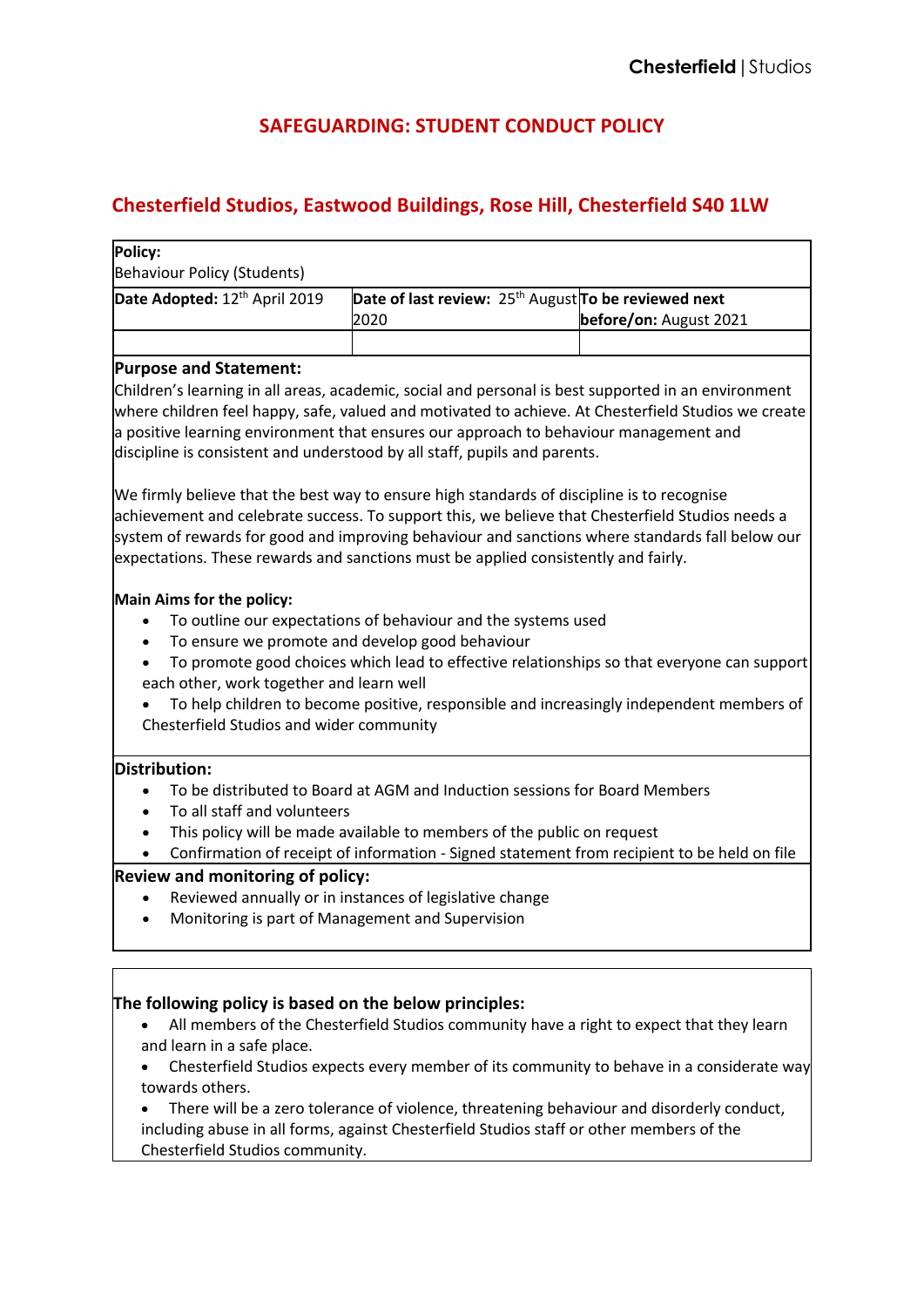• Where such behaviour does occur, action will be taken to deal with the person or persons concerned.

### **What do we mean by Abusive or Threatening Behaviour?**

The Public Order Act 1986 defines "disorderly conduct" as: verbal abuse, threatening abusive or insulting words or behaviour or any disorderly behaviour whereby a person is caused alarm, harassment or distress.

"Threatening behaviour" is when a person fears that violence or threat of violence is likely to be provoked. In a Chesterfield Studios context, this could mean a child shouting at a member of staff, either in person or on the phone; acting aggressively towards staff or other students, including using intimidating body language, as well as actual violence. It also covers comments posted on social networking sites or situations where members of staff are approached off premises.

## **Expectations:**

We believe that good behaviour is essential to enable all our pupils to achieve their full potential. Good behaviour promotes effective learning; effective teaching and learning promotes good behaviour.

No pupil will be allowed to behave in a manner which adversely affects the learning opportunities of others.

We believe it is important for children to be aware of their behaviour and its impact on others. Pupils need to take responsibility for their behaviour and be actively involved in finding solutions.

The school has a set of golden rules of behaviour which are aimed at promoting respect, honesty and good relationships, so that people can work together in a supportive atmosphere with the common purpose of helping everyone to learn, to be creative, to grow emotionally and physically and to be happy.

| Do be gentle           | Do not hurt anyone                        |  |
|------------------------|-------------------------------------------|--|
| Do be kind and helpful | Do not hurt people's feelings             |  |
| Do work hard           | Do not waste your and other people's time |  |
| Do look after property | Do not waste or damage things             |  |
| Do listen to people    | Do not interrupt                          |  |
| Do be honest           | Do not cover up the truth                 |  |

Chesterfield Studios expects every member of the school community to behave in a considerate way towards others. Central to this is choice: we refer to good choices and bad choices. By using the language of choice, we:

- promote self-management of behaviour and enable some reflection on what behavioural choices exist;
- avoid labelling children instead we refer to the choices we all make and that we should always try to make good choices.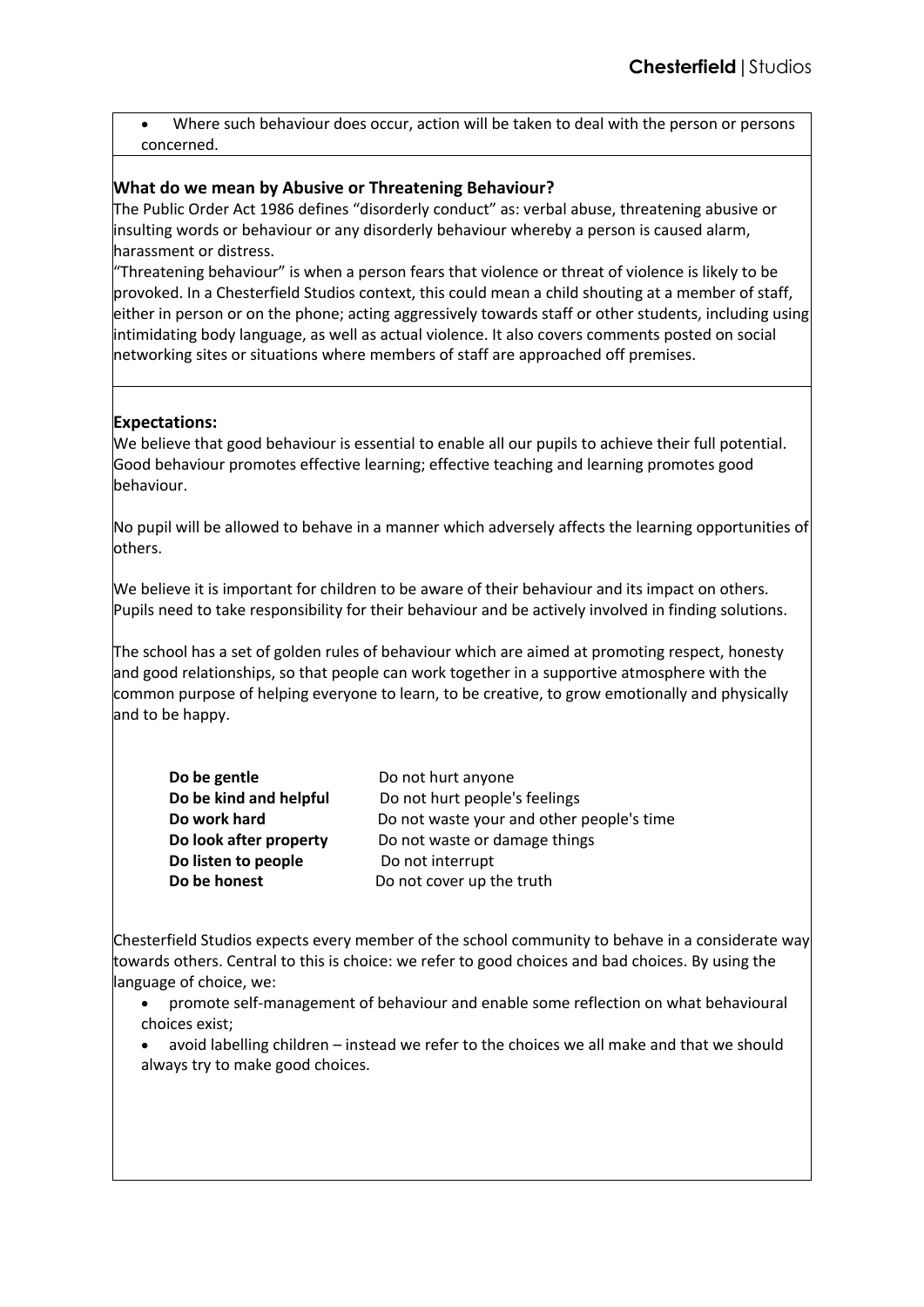Praise is key to nurturing motivated, engaged children who make good choices and consequently build positive relationships. Throughout school, we aim to 'catch' good behaviour.

Children are encouraged to make good choices at all times. They will be supported to:

- follow the golden rules
- understand what good behaviour means
- be aware of their behaviour and its' impact on others
- take responsibility for their actions
- learn to care for themselves and each other

## **Staff Will:**

- Ensure all children are clear about our expectations of behaviour at the beginning of the term and remind them during classes
	- Treat each child fairly, with respect and understanding
- Regularly discuss the golden rules and remind children of Chesterfield Studios expectations
- Plan quality learning tasks which engage and motivate learners
- Praise good choices, behaviour and achievements
- Ensure they are fully familiar with the children's needs and make every effort to be positive, motivational and inspiring – thus minimising the risk of poor behaviour during lessons
- Follow the guidance in the disciplinary policy in a fair and honest way
- Use Chesterfield Studios guidance to ensure they are consistent when deciding on consequences
- Keep a record and relevant notes on any misbehaviour
- Keep parents/carers informed about their child's behaviour and relationships
- Ensure the health, safety and welfare of all children

#### **We expect parents and carers to:**

- Be aware of Chesterfield Studios expectations of behaviour
- Celebrate their child's achievements and show an interest in their Chesterfield Studios classes
- Ensure that children arrive at Chesterfield Studios on time
- Work with Chesterfield Studios to model high expectations of behaviour
- Work with Chesterfield Studios to support us in improving children's behaviour
- Act promptly at the request of Chesterfield Studios in the instance of a discipline problem
- Support Chesterfield Studios decision when applying consequences

## **Bullying/Violence:**

Chesterfield Studios has a zero-tolerance bullying and violence policy.

Students who bully other members of the Chesterfield Studios community and/or use physical violence will have their membership revoked and they will be asked to leave.

Bullying is unacceptable behaviour used by an individual or group, usually repeated over time, that intentionally hurts another individual or group either physically or emotionally.

Bullying can be:

- Emotional being unfriendly, excluding, tormenting (e.g. hiding property, threatening gestures)
- Physical pushing, kicking, biting, hitting, punching or any use of violence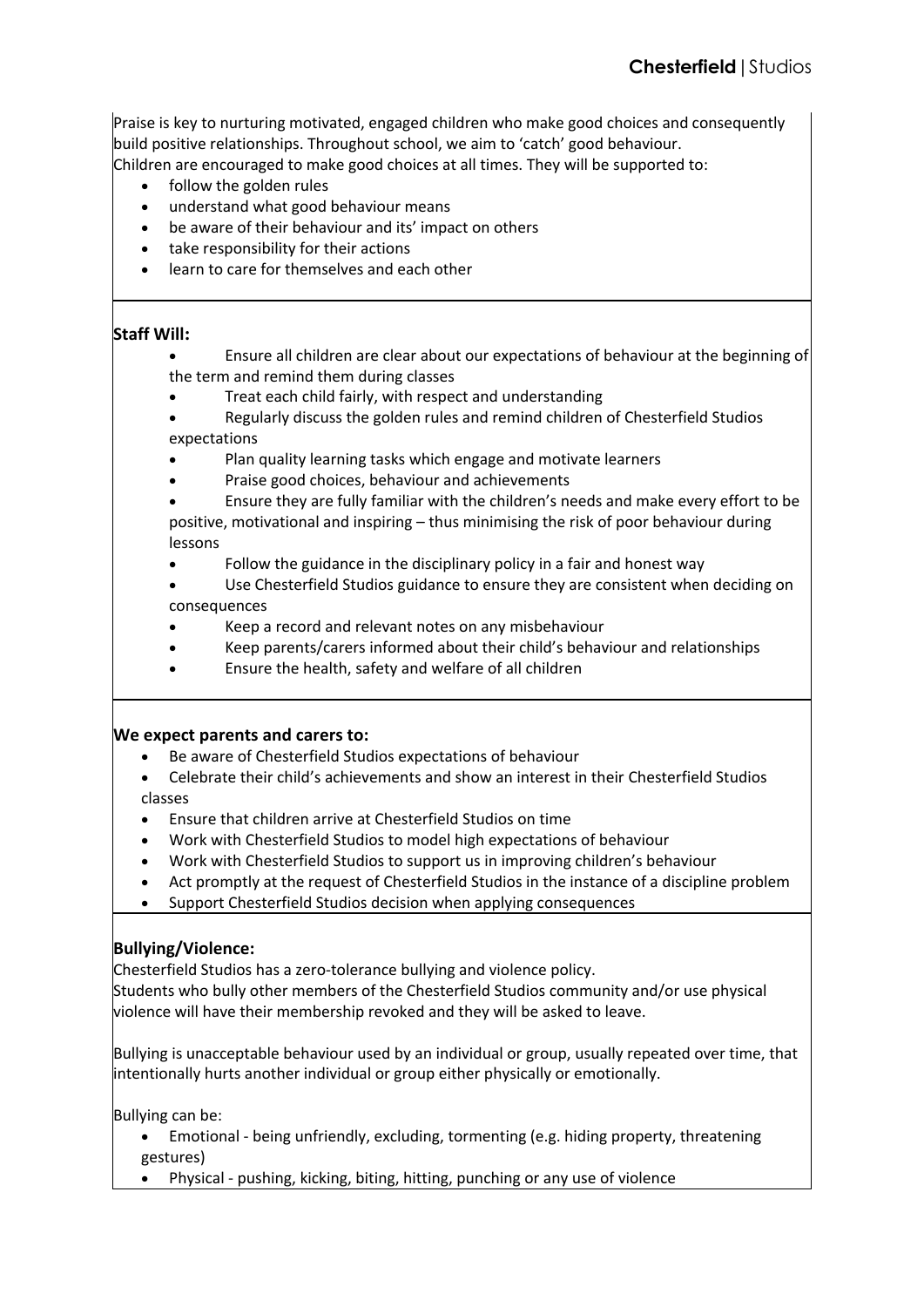- Racial racial taunts, graffiti, gestures etc.
- Homophobic because of, or focussing on the issue of sexuality
- Sexual unwanted physical contact or sexually abusive comments
- Verbal name-calling, sarcasm, spreading rumours, teasing etc.
- Cyber All areas of internet, such as email and internet chat, Twitter, Facebook misuse

etc. Mobile threats by text messaging and calls, Misuse of associated technology, i.e. camera and video facilities, iPad, games consoles etc.

Bullying may be related to:

- Race
- **Gender**
- Religion
- Culture
- SEN or disability
- Appearance or health condition
- Home circumstances, incl. Young carers and poverty
- Sexual orientation, sexism, or sexual bullying, homophobia

Bullying can take place in the classroom, playground, toilets, to and from Chesterfield Studios, on trips and cyberspace. It can take place in group activities and between families in the local community.

Students must not hesitate to report bullying to any adult on site. Volunteers and staff will help any student/family who are the victim of any of these behaviours. Staff will investigate any allegation of bullying, which may result in any perpetrator being asked to leave.

Staff remain vigilant about bullying behaviours and approach this in the same way as any other category of Child Abuse; that is, do not wait to be told before you raise concerns or deal directly with the matter. Children may not be aware that they are being bullied; because they may be too young or have a level of Special Educational Needs which means that they may be unable to realise what others may be doing to them.

The ethos and working philosophy of Chesterfield Studios means that all staff actively encourage children to have respect for each other and for other people's property. Good and kind/polite behaviour is regularly acknowledged and rewarded.

#### **Peer on Peer Abuse:**

Bullying and violence is not the only form of peer on peer abuse Chesterfield Studios students may experience, both at Chesterfield Studios or in the wider community. Any form of peer-on-peer abuse will result in the perpetrator being asked to leave Chesterfield Studios and may result in legal, criminal or social investigation.

Examples of peer on peer abuse may include, but are not limited to:

- Physical abuse e.g. (biting, hitting, kicking, hair pulling etc.)
- Sexually harmful behaviour/sexual abuse e.g. (inappropriate sexual language, touching, sexual assault etc.)
- Bullying (physical, name calling, homophobic etc.)
- Cyber bullying
- **Sexting**
- Initiation/Hazing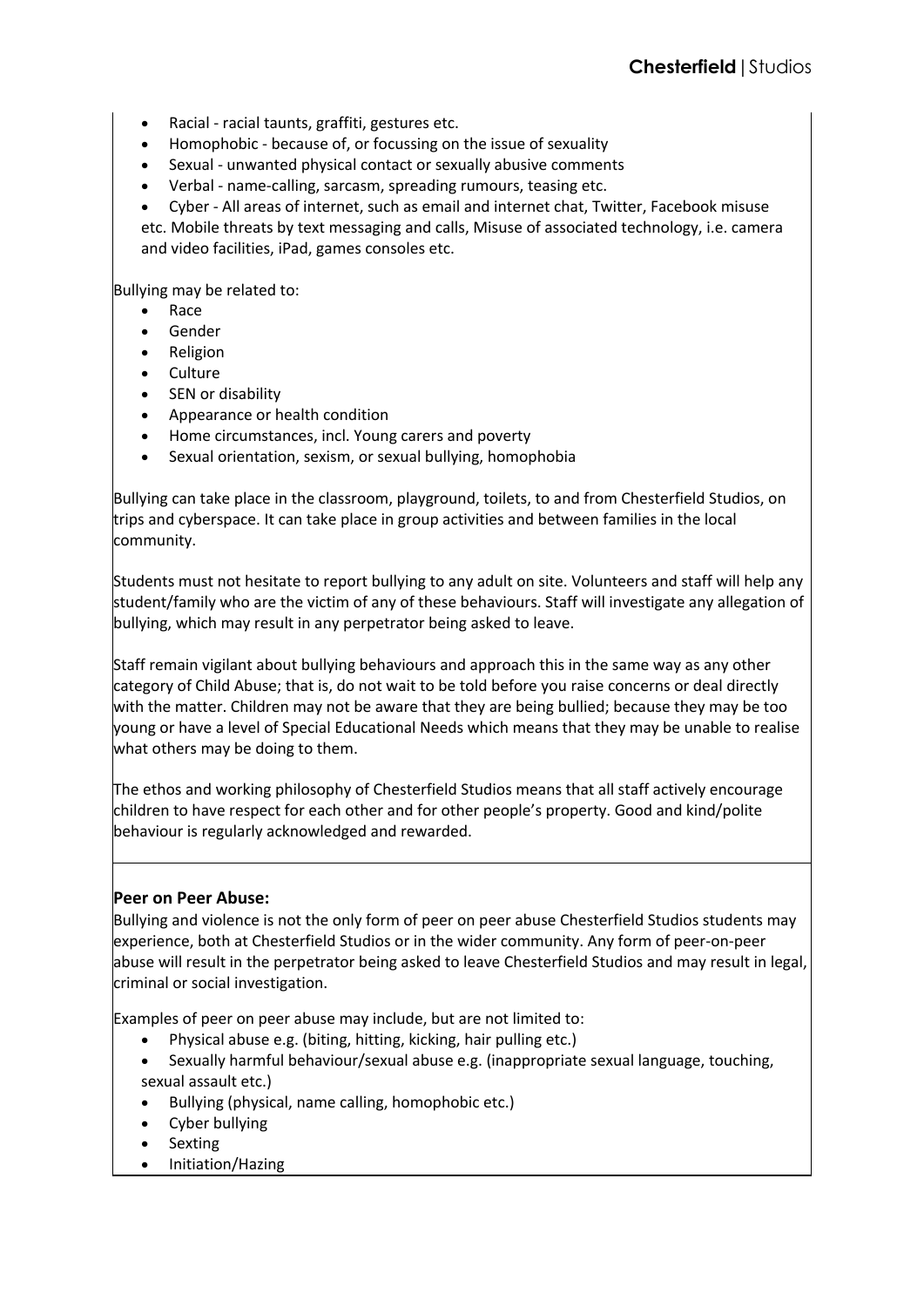- Prejudiced Behaviour
- Teenage relationship abuse

Chesterfield Studios will deal with any situation of peer abuse immediately and sensitively.

For full information, we have the following policies in place that should be read in conjunction with this section:

• Child Protection and Safeguarding

## **Special Needs:**

Whilst every effort is made to ensure our procedures support children to make good choices, we know that some children have additional needs. When this happens, we will work closely with parents/carers to provide additional interventions which may include:

- Establishing an individual behaviour plan
- Support from the parents

Chesterfield Studios is unable to provide 1-to-1 support, which is made clear to any parent at the time of booking should they disclose additional needs information to us.

Chesterfield Studios will do everything within our power to integrate children with additional needs into our classes, however, should behaviour become disruptive in any way, Chesterfield Studios must reserve the right to ask children to rescind membership.

## **Managing Behavioural Challenges:**

Chesterfield Studios is an extra-curricular activity, and as such we expect that students want to attend classes. Behavioural difficulties are rare, but Chesterfield Studios sometimes does have to manage situations.

Staff are instructed to never demean or undermine pupils, their parents or carers, or colleagues. Staff must also never raise their voice beyond what is appropriate and must never lose their temper.

Staff are expected to consult with the Education Director before initiating any type of disciplinary measures.

## **Examples of appropriate disciplinary techniques:**

Splitting up groups who are not paying attention Setting clear objectives and behavioural expectations Rewarding good, positive behaviour (praise and Chesterfield Studios also allow stickers) Time outs Speaking to troublemakers

# **Examples of inappropriate disciplinary techniques:**

Bribery of any kind (using sweets, money etc.) Raising voices/yelling Violence or threats of violence